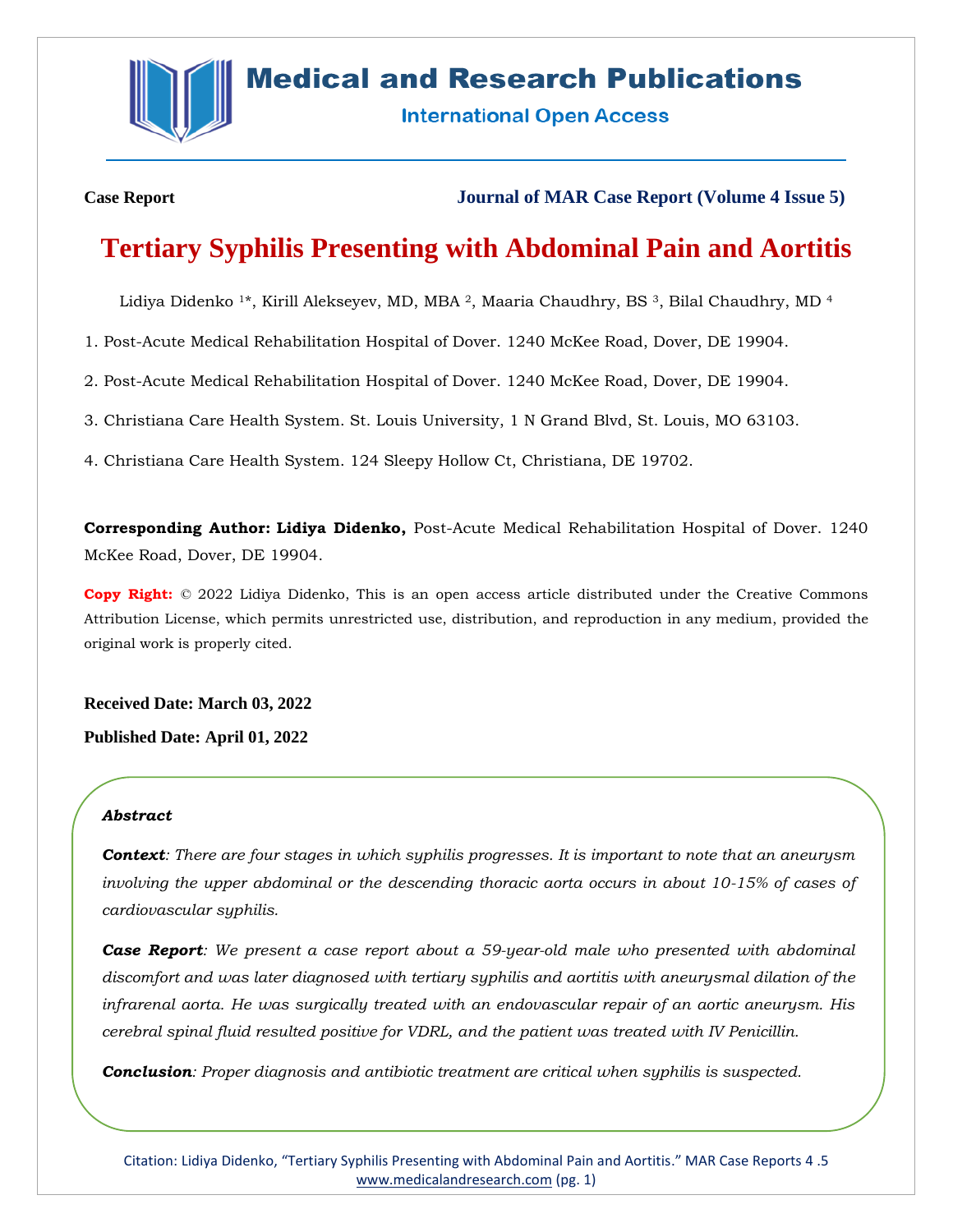## **Introduction**

Given the significant extent and impact of syphilis in the US, the National Syphilis control campaign was launched in 1938 by US Surgeon General Thomas Parran. The campaign focused on serologic testing, public education, and the treatment of syphilis. By the mid-1900s, there was nearly a 75% decrease in the reported cases of syphilis, and by 1975, there was a decrease by nearly 90% of syphilis cases reported. However, in recent years, the World Health Organization (WHO) has estimated that the yearly incidence of syphilis has increased to nearly 12 million. (1)

At the turn of the twenty-first century, there has been a steady increase in the number of syphilis cases. This likely resulted from demographic and behavioral changes and was notably higher amongst men who have sex with men (MSM) in the early 1980s. In the late 1980s, there was an increased association between those who used crack cocaine and heterosexuals. By the early 2000s, again, there had been a reported increase rate of syphilis among MSM. Notably, they also had a higher rate of coinfection with HIV. (1)

In addition to sexual transmission, syphilis may be acquired vertically from an infected pregnant woman to her unborn fetus, in addition to infected needles and very rarely by tattooing. Syphilis has been referred to as "the great imitator" due to its vast clinical presentations. Characteristically, there are four stages in which syphilis progresses, including the following: primary syphilis, secondary syphilis, latent syphilis, and lastly tertiary syphilis.2 It is essential that if suspected, even if the individual is asymptomatic, the diagnostic confirmation and proper treatment are started.

#### **Case Report**

A 59-year-old male with a past medical history significant for hypertension (HTN), transient ischemic attack (TIA) in 2008, patent foramen ovale (PFO), left atrial appendage thrombus diagnosed on transesophageal echocardiography (TEE) in 2008, type 2 diabetes mellitus, tobacco use, and Hepatitis B present with a two-day history of abdominal discomfort. The pain was stabbing in quality and rates the pain a 9 out of 10. It emanated from his lower midline abdominal pain and was a constant stabbing feeling. It was exacerbated with exertion and had no ameliorating factors. Over-the-counter analgesia provided no relief.

While in the emergency department (ED), he was given IV hydromorphone, which provided complete relief. Of note, the patient stated that he had similar symptoms two years ago. He was diagnosed with rectal Gonorrhea secondary to rectal intercourse, for which he received ceftriaxone and doxycycline. Over the past two decades, the patient related he had dozens of sexual partners and 2 in the past year.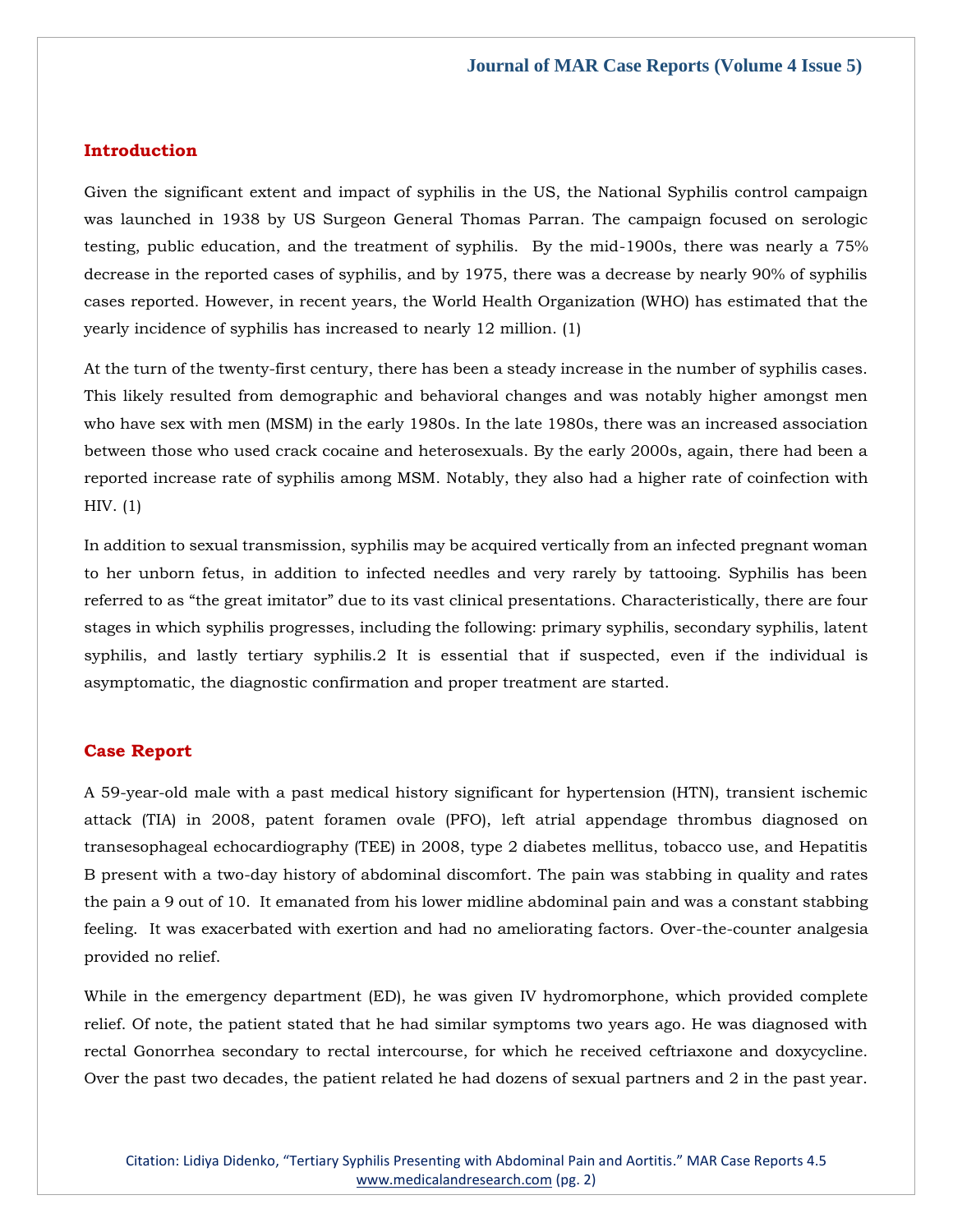#### **Journal of MAR Case Reports (Volume 4 Issue 5)**

His family history revealed no history of autoimmune disease, aortic aneurysms, or arteritis. He did have a pertinent family history of cardiovascular disease. His father had several cardiac stents placed and ultimately succumbed to his cardiovascular disease at 60. He is a corporate lawyer and currently has a very high-stress job where he feels he is on the brink of being fired. Upon exam, mucous membranes were moist without lesions, has anicteric sclera, and Argyle Robertson's pupil was challenging to assess. His cardiovascular exam revealed a regular rate and rhythm, warm extremities, and distal pulses 2+. Bloodwork revealed CRP 45.1, ESR 36, WBC of 7.6, and screening syphilis serology was positive. Confirmatory testing was ordered, and the rapid plasma reagin (RPR) titer was 1:1024. He was started on weekly IM benzathine penicillin.

An abdominal CT was ordered and revealed the multifocal atherosclerotic plaque of the aorta and major abdominal arteries, as seen in Figure 1. Aneurysmal dilation of the infrarenal aorta measured up to 33 mm secondary to a focal outpouching along the left aspect of the mid aorta measuring up to  $12 \times 17 \times$ 15 mm axial imaging. It extended beyond the aortic wall compatible with penetrating atherosclerotic ulcer. There was surrounding stranding and multiple prominent retroperitoneal lymph nodes. The two right renal arteries had severe stenosis of the anterior artery appreciated, and severe stenosis of the proximal left renal artery was noted. There was normal patency caliber on the superior mesenteric, splenic, portal, and hepatic veins.

He underwent a successful endovascular repair of the aortic aneurysm with three separate stents under fluoroscopy. Follow-up imaging showed patency of the renal and iliac vasculature. While awaiting confirmation, the patient started related to increased forgetfulness and difficulty concentrating. This raised the concern for Neurosyphilis, and a lumbar puncture was performed on hospital day 7. Increased WBC and protein were noted, the CSF return positive for VDRL, and based on CDC recommendations, the patient was started on IV Penicillin hospital day 7 of admission along with two weeks of prednisone. The patient received IV penicillin for a total of 28 days. Of note, the patient's HIV test came back negative. He was to follow up to treat his Hepatitis B. Hepatitis B virus DNA was positive (891 IU/mL, 8.95 log IU/mL), Hepatitis E antigen was also positive, and Hepatitis C was negative.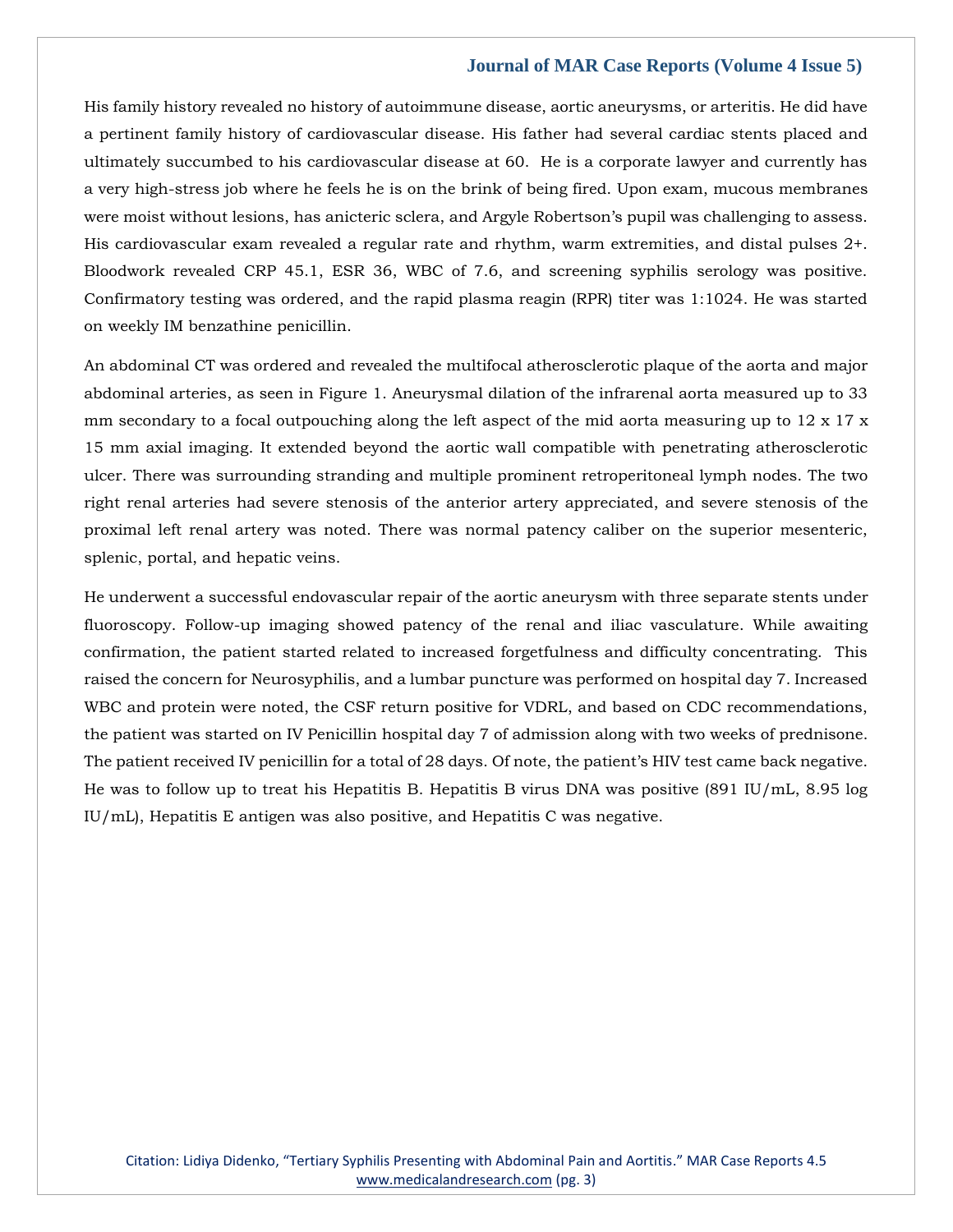### **Journal of MAR Case Reports (Volume 4 Issue 5)**



**Figure 1:** Axial abdominal CT revealed multifocal atherosclerotic plaque (Red arrow) of the aorta and major abdominal arteries, as seen in aneurysmal dilation of the infrarenal aorta measured up to 33 mm secondary to a focal outpouching along the left aspect of the mid aorta measuring up to 12 x 17 x 15 mm axial imaging (Green arrow). It extended beyond the aortic wall compatible with penetrating atherosclerotic ulcer.

Citation: Lidiya Didenko, "Tertiary Syphilis Presenting with Abdominal Pain and Aortitis." MAR Case Reports 4.5 [www.medicalandresearch.com](http://www.medicalandresearch.com/) (pg. 4)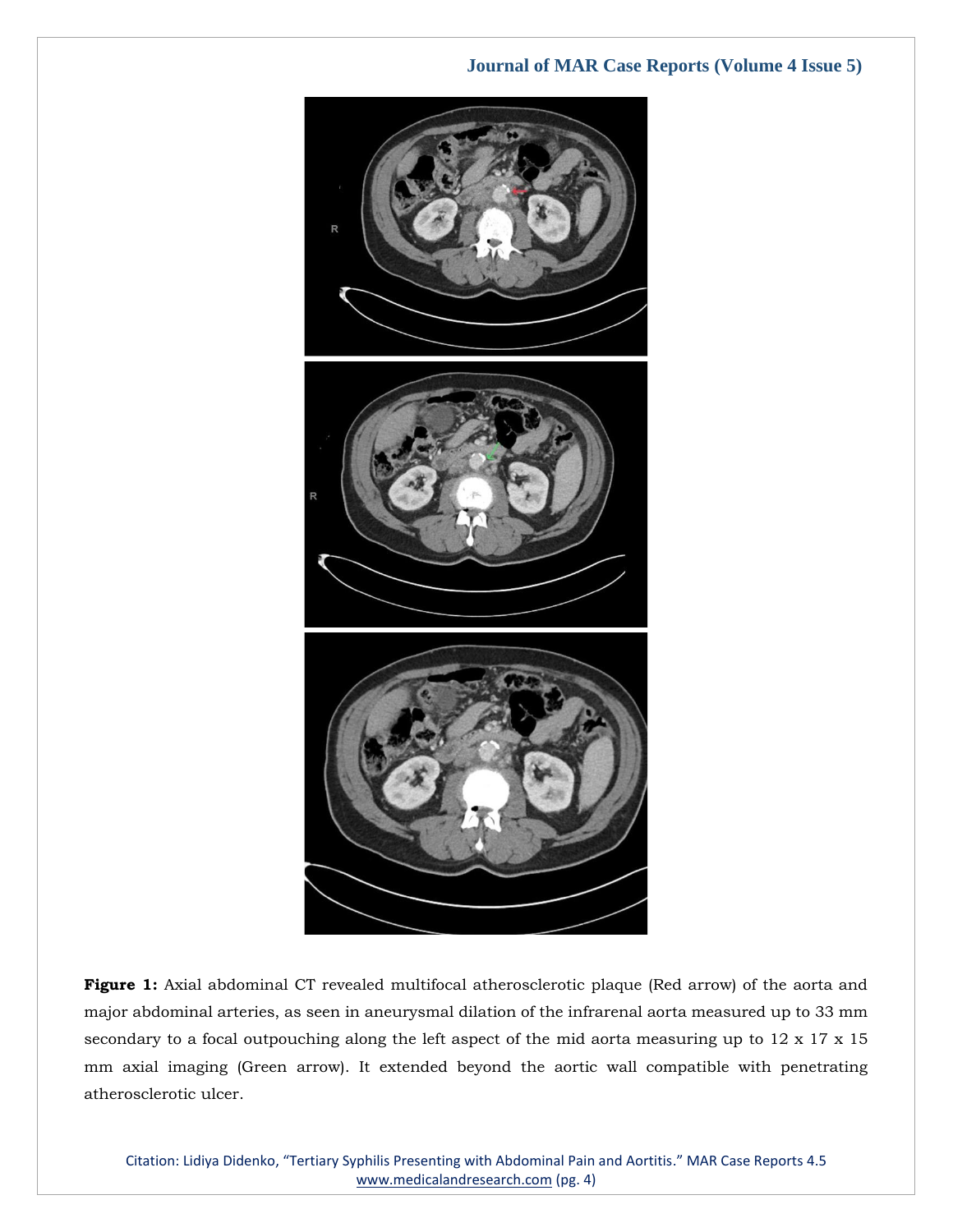#### **Discussion**

Syphilis, an STI, is a disease caused by a spirochete; Treponema Pallidum was described as early as the 15th century. Characteristically, there are four stages in which syphilis progresses, including the following: primary syphilis, secondary syphilis, latent syphilis, which is divided into the early stage and late stage, and finally tertiary syphilis. Primary syphilis has an incubation period anywhere from 10-90 days. Lymphadenopathy is notable near the inoculation site and typically manifests with a painless indurated ulcer, also known as a chancre, that generally is one to two cm in diameter. Without treatment, it will take nearly a month and a half for the macrophages to destroy most spirochetes present, but not all of them. Secondary syphilis typically results from the systemic spread of the spirochetes and may be present for weeks to months after initial inoculation. In this stage, a generalized mucocutaneous rash and lymphadenopathy occur. Other manifestations of secondary syphilis include condylomata lata, anterior uveitis, optic neuritis, nephritis, and mucosa lesions in the mouth and genital tract. (2)

Early latent syphilis typically refers to the period between the end of secondary syphilis and is present less than one year from inoculation. Late latent syphilis refers to infection being present greater than one year. Most individuals are asymptomatic and will have a positive serological test. However, it has been noted that nearly 25% of patients may develop recurrent secondary manifestations if left untreated. It is estimated that almost 2/3 of patients with latent syphilis will remain in this latent stage. However, 1/3 of those that remain untreated in the latent stage will develop tertiary syphilis. Some of the most notable characteristics in this stage include cardiovascular and neurological manifestations and scattered granulomatous lesions, also known as gummas. (2)

Treatment with antibiotics has significantly decreased the number of cases that progress to tertiary syphilis. Cheng et al. note there has been a decline because of the efficacy in antibiotic treatment and an increase in public health awareness of early stages of syphilis. Even with these efforts, there are still documented cardiovascular syphilis cases occurring. Cardiovascular manifestations of tertiary syphilis typically present anywhere from 10-20 years after the initial infections. (3) Of note, concerning the presentation of cardiovascular syphilis, aortic aneurysm is a relatively rare type. (4)

Cardiovascular syphilis is divided into three main categories: the great vessels, medium-sized arteries, and the heart. Involvement of the aorta can present with any of the following: aortic aneurysm, uncomplicated aortitis, ostial coronary stenosis, and aortic regurgitation. The involvement of the aorta varies depending on the location. Nearly 50% involve the ascending aorta, 35% involve the arch, and only 15% involve the descending aorta.5 It is important to note that an aneurysm involving the upper abdominal or the descending thoracic aorta is relatively rare. In 90% of these cases, the RPR will test positive, as seen in our patient. (5)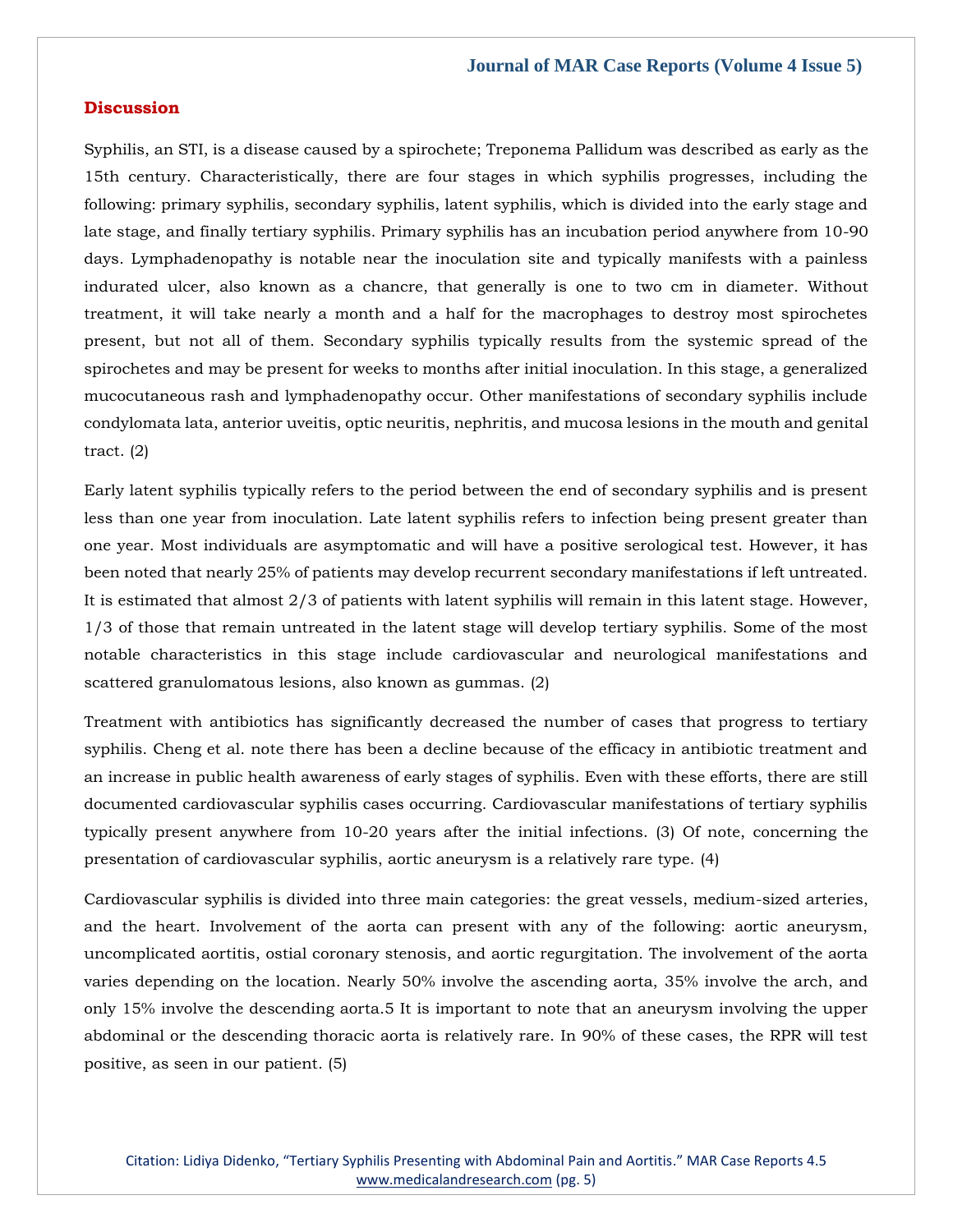#### **Journal of MAR Case Reports (Volume 4 Issue 5)**

Duncan and Cooley explain that cardiovascular syphilis can be divided into five categories as follow: uncomplicated syphilitic aortitis, syphilitic aortic aneurysm, syphilitic aortic valvulitis with aortic insufficiency, syphilitic coronary ostial stenosis, and finally syphilitic myocarditis. Uncomplicated syphilitic aortitis typically occurs in 70-80% of the untreated cases, and if left untreated or unrecognized, 10% of these patients will further develop complications. A syphilitic aortic aneurysm is mainly saccular, and less commonly, fusiform. They may have various clinical presentations depending on the surrounding structures near the aneurysm. Moreover, although not diagnostic, linear calcifications are common on CT. Operative treatment in addition to antibiotics is crucial and holds relatively low mortality. Syphilitic aortic valvulitis with aortic insufficiency typically involves the enlargement of the aortic root and may dilate the aortic valve annulus. If this occurs, regurgitation will be present. On imaging, these leaflets will not contain calcifications if it is a solitary syphilis infection. Syphilitic coronary ostial stenosis can develop from the encroachment of the ascending aorta onto the coronary ostia. Treatment is then targeted on bypassing any of the obstructed coronary arteries in addition to aortic valve replacement. (6)

Furthermore, when there is clinical suspicion for aortitis, it is vital to obtain a detailed family and social history. This is important because although aortitis typically results from Takayasu's disease, mycotic aneurysms, and syphilis, other diseases with known and unknown etiologies can also present with the same clinical manifestation. For example, rheumatic fever, Giant-cell arteritis, and systemic lupus erythematosus are some of the few that may all develop aortitis. Additionally, Del Re et al. notes that it's substantially uncommon for patients to present with aortic aneurysms due to tertiary infection in the modern era because of the liberal use of antibiotics. (7) However, there should be an emphasis on the diagnosis and appropriate antibiotic therapy in suspected cases. (8)

Given our patient's history, in addition to the laboratory values and imaging, syphilitic aortitis was presumed and treated. Unfortunately, extensive use of transcatheter technologies has had its limitations when aortitis is suspected. This is mainly due to the lack of pathology confirmation via surgical specimens. In this case, histopathologic confirmation could not be obtained because of the endovascular approach and thus provides some limitations.

In conclusion, cardiovascular syphilis complicated by syphilitic aortitis and infrarenal abdominal aneurysm, although rare, should be diagnosed and treated promptly.7 Although patients may remain asymptomatic and without clinical manifestation for many years, the risk of further involvement is imminent. Treating the syphilis infection with sufficient antibiotics before surgery and post-operatively can decrease the development of additional circulatory and neurological symptoms. Additionally, a lumbar puncture is essential to rule out tertiary syphilis, which requires IV Penicillin.